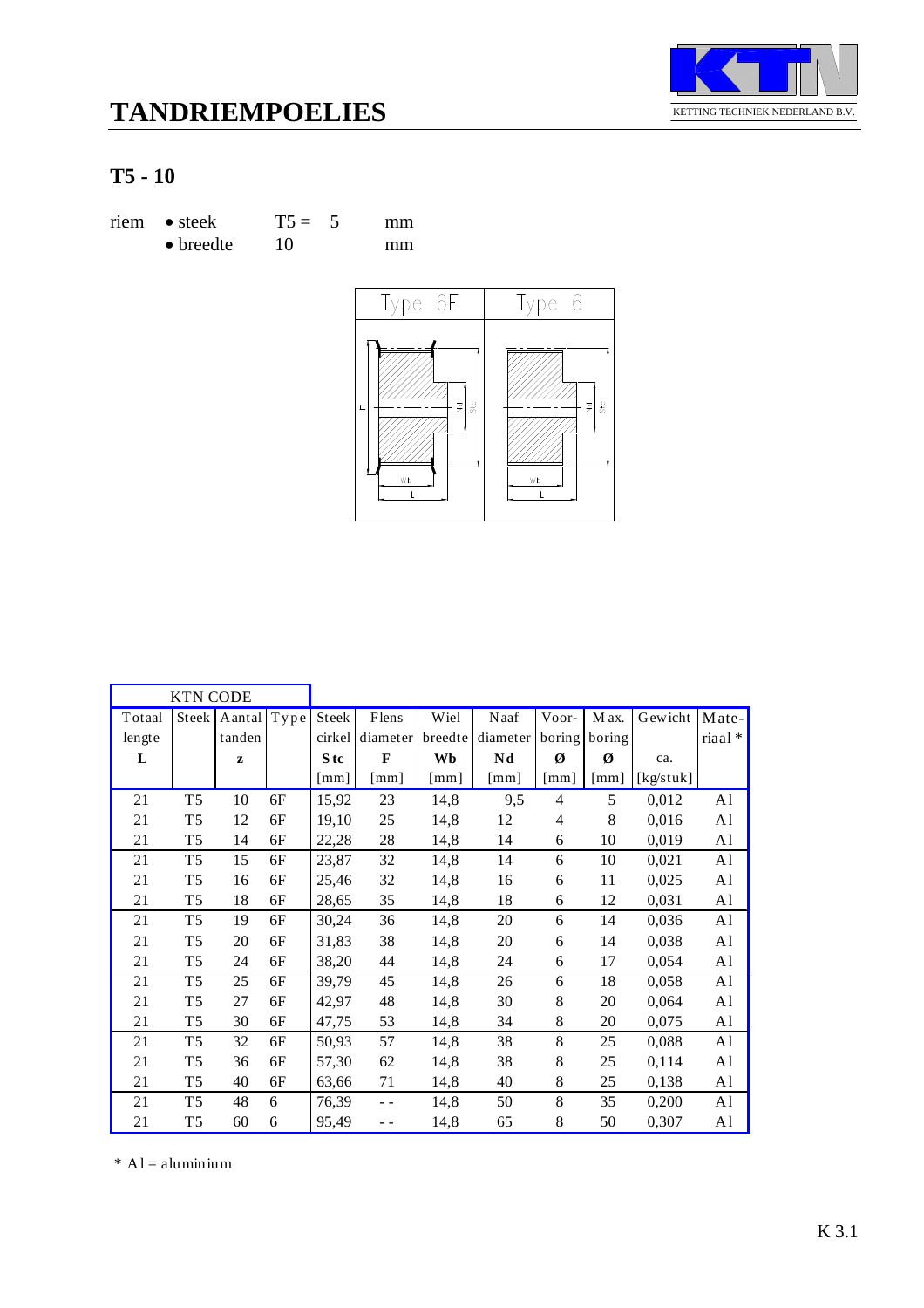



## **T5 - 16**

| riem • steek      | $T5 = 5$ | mm |
|-------------------|----------|----|
| $\bullet$ breedte | 16       | mm |



|        | <b>KTN CODE</b> |              |      |                    |              |                      |          |                      |                      |           |                |
|--------|-----------------|--------------|------|--------------------|--------------|----------------------|----------|----------------------|----------------------|-----------|----------------|
| Totaal |                 | Steek Aantal | Type | Steek              | Flens        | Wiel                 | Naaf     | Voor-                | M ax.                | Gewicht   | Mate-          |
| lengte |                 | tanden       |      | cirkel             | diameter     | breedte              | diameter | boring               | boring               |           | riaal *        |
| L      |                 | Z            |      | S tc               | $\mathbf{F}$ | Wb                   | Nd       | Ø                    | Ø                    | ca.       |                |
|        |                 |              |      | $\lceil mm \rceil$ | [mm]         | $\lceil$ mm $\rceil$ | [mm]     | $\lceil$ mm $\rceil$ | $\lceil$ mm $\rceil$ | [kg/stuk] |                |
| 27     | T <sub>5</sub>  | 10           | 6F   | 15,92              | 23           | 20,8                 | 9,5      | $**$                 | 5                    | 0,016     | A1             |
| 27     | T <sub>5</sub>  | 12           | 6F   | 19,10              | 25           | 20,8                 | 12       | $**$                 | 8                    | 0,022     | A <sub>1</sub> |
| 27     | T <sub>5</sub>  | 14           | 6F   | 22,28              | 28           | 20,8                 | 14       | 6                    | 10                   | 0,026     | A <sub>1</sub> |
| 27     | T <sub>5</sub>  | 15           | 6F   | 23,87              | 32           | 20,8                 | 14       | 6                    | 10                   | 0,029     | A <sub>1</sub> |
| 27     | T <sub>5</sub>  | 16           | 6F   | 25,46              | 32           | 20,8                 | 16       | 6                    | 11                   | 0,035     | A1             |
| 27     | T <sub>5</sub>  | 18           | 6F   | 28,65              | 35           | 20,8                 | 18       | 6                    | 12                   | 0,043     | A <sub>1</sub> |
| 27     | T <sub>5</sub>  | 19           | 6F   | 30,24              | 36           | 20,8                 | 20       | 6                    | 14                   | 0,049     | A1             |
| 27     | T <sub>5</sub>  | 20           | 6F   | 31,83              | 38           | 20,8                 | 20       | 6                    | 14                   | 0,053     | A1             |
| 27     | T <sub>5</sub>  | 24           | 6F   | 38,20              | 44           | 20,8                 | 24       | 6                    | 17                   | 0,076     | A <sub>1</sub> |
| 27     | T <sub>5</sub>  | 25           | 6F   | 39,79              | 45           | 20,8                 | 26       | 6                    | 18                   | 0,081     | A <sub>1</sub> |
| 27     | T <sub>5</sub>  | 27           | 6F   | 42,97              | 48           | 20,8                 | 30       | 8                    | 20                   | 0,090     | A1             |
| 27     | T <sub>5</sub>  | 30           | 6F   | 47,75              | 53           | 20,8                 | 34       | 8                    | 20                   | 0,105     | A <sub>1</sub> |
| 27     | T <sub>5</sub>  | 32           | 6F   | 50,93              | 57           | 20,8                 | 38       | 8                    | 25                   | 0,123     | A <sub>1</sub> |
| 27     | T <sub>5</sub>  | 36           | 6F   | 57,30              | 62           | 20,8                 | 38       | 8                    | 25                   | 0,160     | A1             |
| 27     | T <sub>5</sub>  | 40           | 6F   | 63,66              | 71           | 20,8                 | 40       | 8                    | 25                   | 0,193     | A <sub>1</sub> |
| 27     | T <sub>5</sub>  | 48           | 6    | 76,39              | - -          | 20,8                 | 50       | 8                    | 35                   | 0,280     | A1             |
| 27     | T <sub>5</sub>  | 60           | 6    | 95,49              | - -          | 20,8                 | 65       | 8                    | 50                   | 0,430     | A <sub>1</sub> |

 $*$  A l = aluminium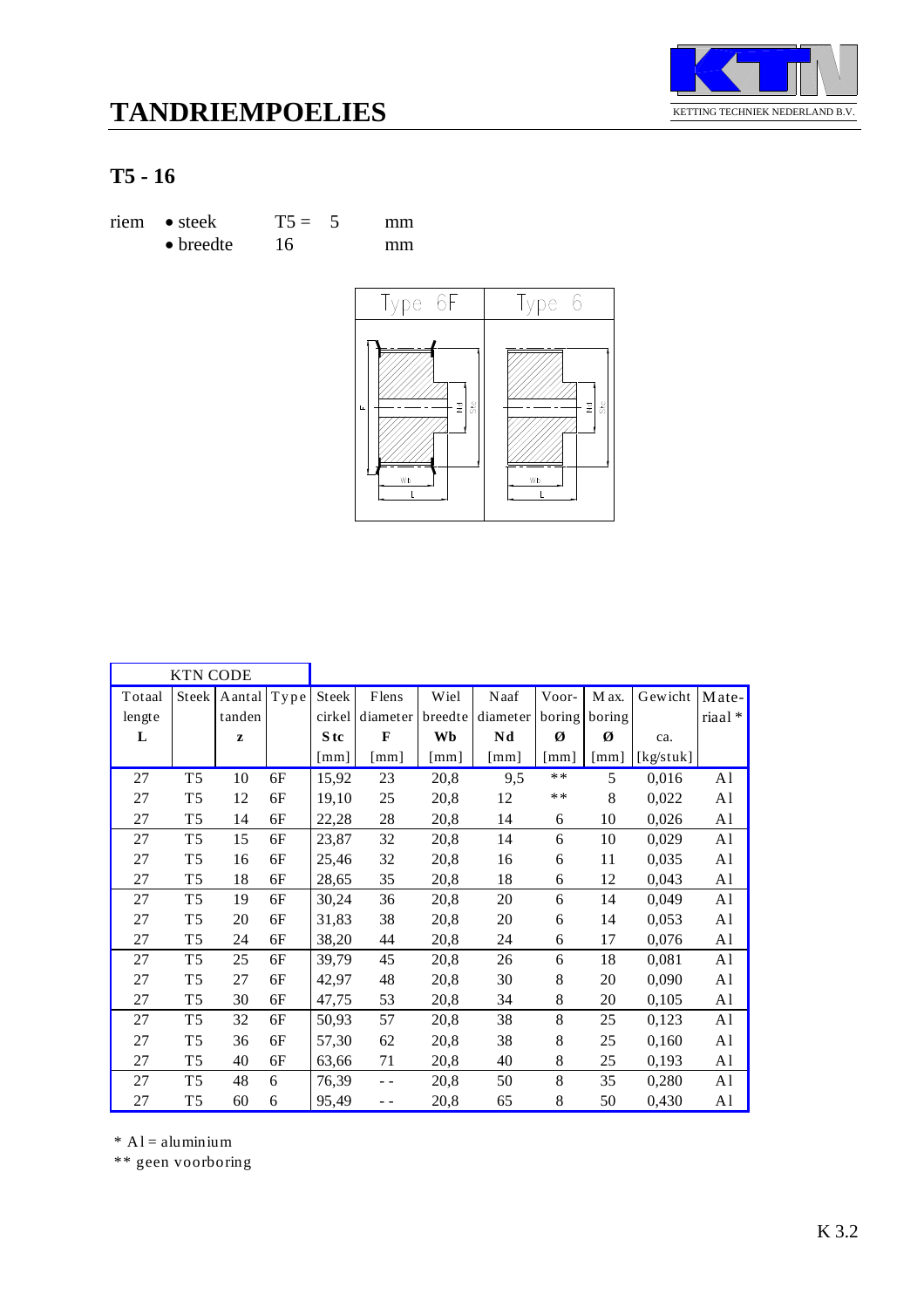



## **T5 - 25**

| riem • steek      | $T5 = 5$ | mm |
|-------------------|----------|----|
| $\bullet$ breedte | 25       | mm |



|        | <b>KTN CODE</b> |        |              |                      |                      |                      |                      |                      |                      |           |                |
|--------|-----------------|--------|--------------|----------------------|----------------------|----------------------|----------------------|----------------------|----------------------|-----------|----------------|
| Totaal | <b>Steek</b>    | Aantal | ${\bf Type}$ | Steek                | Flens                | Wiel                 | Naaf                 | Voor-                | M ax.                | Gewicht   | Mate-          |
| lengte |                 | tanden |              | cirkel               | diameter             | breedte              | diameter             | boring               | boring               |           | riaal *        |
| L      |                 | z      |              | S tc                 | $\mathbf{F}$         | Wb                   | Nd                   | Ø                    | Ø                    | ca.       |                |
|        |                 |        |              | $\lceil$ mm $\rceil$ | $\lceil$ mm $\rceil$ | $\lceil$ mm $\rceil$ | $\lceil$ mm $\rceil$ | $\lceil$ mm $\rceil$ | $\lceil$ mm $\rceil$ | [kg/stuk] |                |
| 36     | T <sub>5</sub>  | 10     | 6F           | 15,92                | 23                   | 29,8                 | 9,5                  | $**$                 | 6                    | 0,023     | A <sub>1</sub> |
| 36     | T <sub>5</sub>  | 12     | 6F           | 19,10                | 25                   | 29,8                 | 12                   | $**$                 | 8                    | 0,031     | A1             |
| 36     | T <sub>5</sub>  | 14     | 6F           | 22,28                | 28                   | 29,8                 | 14                   | $**$                 | 10                   | 0,037     | A <sub>1</sub> |
| 36     | T <sub>5</sub>  | 15     | 6F           | 23,87                | 32                   | 29,8                 | 14                   | $**$                 | 10                   | 0,041     | A <sub>1</sub> |
| 36     | T <sub>5</sub>  | 16     | 6F           | 25,46                | 32                   | 29,8                 | 16                   | $***$                | 11                   | 0,050     | A <sub>1</sub> |
| 36     | T <sub>5</sub>  | 18     | 6F           | 28,65                | 35                   | 29,8                 | 18                   | $**$                 | 12                   | 0,061     | A <sub>1</sub> |
| 36     | T <sub>5</sub>  | 19     | 6F           | 30,24                | 36                   | 29,8                 | 20                   | $**$                 | 14                   | 0,070     | A <sub>1</sub> |
| 36     | T <sub>5</sub>  | 20     | 6F           | 31,83                | 38                   | 29,8                 | 20                   | $***$                | 14                   | 0,076     | A <sub>1</sub> |
| 36     | T <sub>5</sub>  | 24     | 6F           | 38,20                | 44                   | 29,8                 | 24                   | 8                    | 17                   | 0,109     | A <sub>1</sub> |
| 36     | T <sub>5</sub>  | 25     | 6F           | 39,79                | 45                   | 29,8                 | 26                   | 8                    | 18                   | 0,116     | A <sub>1</sub> |
| 36     | T <sub>5</sub>  | 27     | 6F           | 42,97                | 48                   | 29,8                 | 30                   | 8                    | 20                   | 0,128     | A <sub>1</sub> |
| 36     | T <sub>5</sub>  | 30     | 6F           | 47,75                | 53                   | 29,8                 | 34                   | 8                    | 20                   | 0,150     | A1             |
| 36     | T <sub>5</sub>  | 32     | 6F           | 50,93                | 57                   | 29,8                 | 38                   | 8                    | 25                   | 0,176     | A1             |
| 36     | T <sub>5</sub>  | 36     | 6F           | 57,30                | 62                   | 29,8                 | 38                   | 8                    | 25                   | 0,230     | A <sub>1</sub> |
| 36     | T <sub>5</sub>  | 40     | 6F           | 63,66                | 71                   | 29,8                 | 40                   | 8                    | 25                   | 0,276     | A1             |
| 36     | T <sub>5</sub>  | 48     | 6            | 76,39                | $ -$                 | 29,8                 | 50                   | 8                    | 35                   | 0,400     | A1             |
| 36     | T <sub>5</sub>  | 60     | 6            | 95,49                | - -                  | 29,8                 | 65                   | 8                    | 50                   | 0,614     | A <sub>1</sub> |

 $*$  A l = aluminium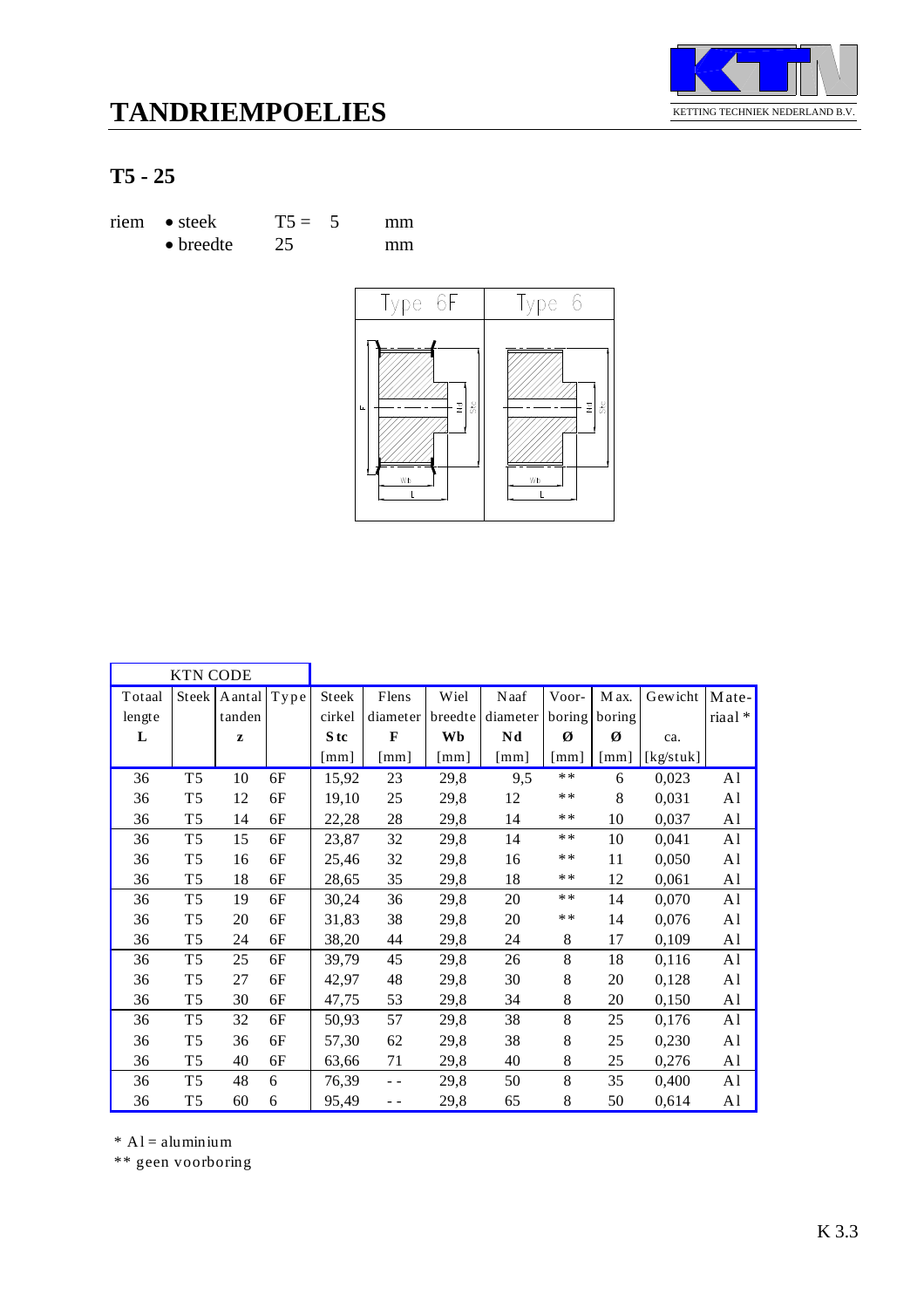



| riem • steek      | $T10 = 10$ | mm |
|-------------------|------------|----|
| $\bullet$ breedte | 16         | mm |



|        | <b>KTN CODE</b> |        |      |                      |                      |                      |                      |        |        |           |                |
|--------|-----------------|--------|------|----------------------|----------------------|----------------------|----------------------|--------|--------|-----------|----------------|
| Totaal | <b>Steek</b>    | Aantal | Type | Steek                | Flens                | Wiel                 | Naaf                 | Voor-  | M ax.  | Gewicht   | Mate-          |
| lengte |                 | tanden |      | cirkel               | diameter             | breedte              | diameter             | boring | boring |           | riaal*         |
| L      |                 | z      |      | S tc                 | $\mathbf{F}$         | Wb                   | Nd                   | Ø      | Ø      | ca.       |                |
|        |                 |        |      | $\lceil$ mm $\rceil$ | $\lceil$ mm $\rceil$ | $\lceil$ mm $\rceil$ | $\lceil$ mm $\rceil$ | [mm]   | [mm]   | [kg/stuk] |                |
| 31     | T <sub>10</sub> | 12     | 6F   | 38,20                | 42,0                 | 22,5                 | 28                   | 8      | 15     | 0,07      | A1             |
| 31     | T <sub>10</sub> | 14     | 6F   | 44,56                | 48,0                 | 22,5                 | 32                   | 8      | 17     | 0,10      | A1             |
| 31     | T <sub>10</sub> | 15     | 6F   | 47,75                | 51,0                 | 22,5                 | 32                   | 8      | 17     | 0,12      | A <sub>1</sub> |
| 31     | T <sub>10</sub> | 16     | 6F   | 50,93                | 54,0                 | 22,5                 | 35                   | 8      | 20     | 0,13      | A1             |
| 31     | T <sub>10</sub> | 18     | 6F   | 57,30                | 64,0                 | 22,5                 | 40                   | 10     | 25     | 0,17      | A <sub>1</sub> |
| 31     | T <sub>10</sub> | 19     | 6F   | 60,48                | 64,0                 | 22,5                 | 44                   | 10     | 30     | 0,18      | A1             |
| 31     | T <sub>10</sub> | 20     | 6F   | 63,66                | 66,5                 | 22,5                 | 46                   | 10     | 35     | 0,21      | A <sub>1</sub> |
| 31     | T <sub>10</sub> | 24     | 6F   | 76,39                | 83,0                 | 22,5                 | 58                   | 10     | 43     | 0,29      | A <sub>1</sub> |
| 31     | T <sub>10</sub> | 25     | 6F   | 79,58                | 86,0                 | 22,5                 | 60                   | 10     | 45     | 0,31      | A1             |
| 31     | T <sub>10</sub> | 27     | 6F   | 85,94                | 92,0                 | 22,5                 | 60                   | 10     | 45     | 0,36      | A1             |
| 31     | T <sub>10</sub> | 30     | 6F   | 95,49                | 103,0                | 22,5                 | 60                   | 10     | 45     | 0,44      | A <sub>1</sub> |
| 31     | T <sub>10</sub> | 32     | 6F   | 101,86               | 106,0                | 22,5                 | 65                   | 12     | 50     | 0,49      | A <sub>1</sub> |
| 31     | T <sub>10</sub> | 36     | 6F   | 114,59               | 119,0                | 22,5                 | 70                   | 12     | 55     | 0,62      | A1             |
| 31     | T <sub>10</sub> | 40     | 6F   | 127,32               | 135,0                | 22,5                 | 80                   | 12     | 65     | 0,77      | A1             |
| 31     | T <sub>10</sub> | 48     | 6    | 152,79               |                      | 22,5                 | 95                   | 16     | 80     | 1,09      | A1             |
| 31     | T <sub>10</sub> | 60     | 6    | 190,99               | $=$ $-$              | 22,5                 | 110                  | 16     | 95     | 1,70      | A1             |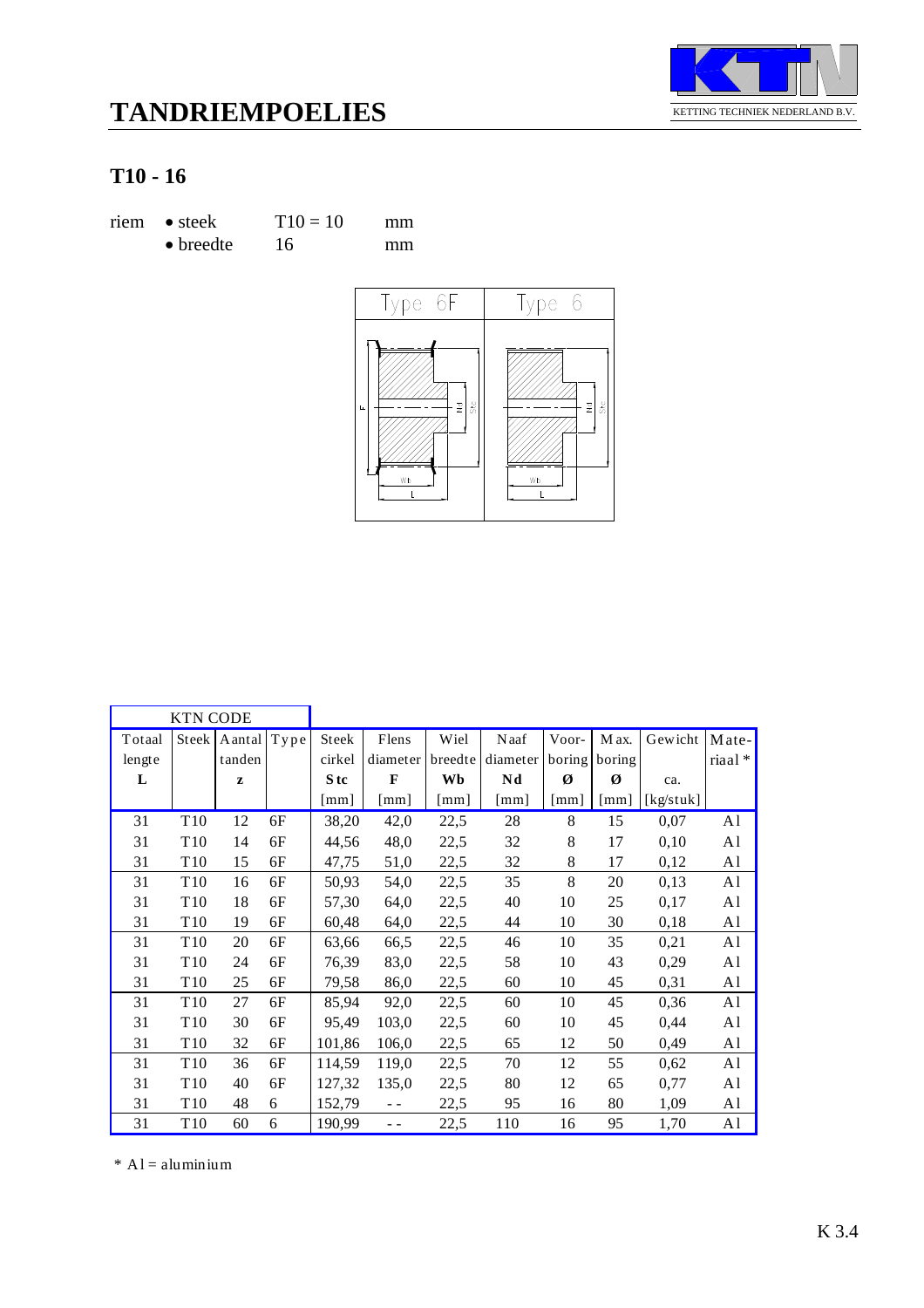



| riem • steek      | $T10 = 10$ | mm |
|-------------------|------------|----|
| $\bullet$ breedte | 25         | mm |



|        | <b>KTN CODE</b> |        |      |                      |                      |                      |              |        |        |           |                |
|--------|-----------------|--------|------|----------------------|----------------------|----------------------|--------------|--------|--------|-----------|----------------|
| Totaal | <b>Steek</b>    | Aantal | Type | Steek                | Flens                | Wiel                 | Naaf         | Voor-  | M ax.  | Gewicht   | Mate-          |
| lengte |                 | tanden |      | cirkel               | diameter             | breedte              | diameter     | boring | boring |           | riaal*         |
| L      |                 | z      |      | S tc                 | $\mathbf{F}$         | Wb                   | Nd           | Ø      | Ø      | ca.       |                |
|        |                 |        |      | $\lceil$ mm $\rceil$ | $\lceil$ mm $\rceil$ | $\lceil$ mm $\rceil$ | $\lceil$ mm] | [mm]   | [mm]   | [kg/stuk] |                |
| 40     | T <sub>10</sub> | 12     | 6F   | 38,20                | 42,0                 | 31                   | 28           | 8      | 15     | 0,10      | A1             |
| 40     | T <sub>10</sub> | 14     | 6F   | 44,56                | 48,0                 | 31                   | 32           | 8      | 17     | 0,13      | A1             |
| 40     | T <sub>10</sub> | 15     | 6F   | 47,75                | 51,0                 | 31                   | 32           | 8      | 17     | 0,14      | A <sub>1</sub> |
| 40     | T <sub>10</sub> | 16     | 6F   | 50,93                | 54,0                 | 31                   | 35           | 8      | 20     | 0,16      | A1             |
| 40     | T <sub>10</sub> | 18     | 6F   | 57,30                | 64,0                 | 31                   | 40           | 10     | 25     | 0,22      | A1             |
| 40     | T <sub>10</sub> | 19     | 6F   | 60,48                | 64,0                 | 31                   | 44           | 10     | 30     | 0,24      | A1             |
| 40     | T <sub>10</sub> | 20     | 6F   | 63,66                | 66,5                 | 31                   | 46           | 10     | 35     | 0,27      | A <sub>1</sub> |
| 40     | T <sub>10</sub> | 24     | 6F   | 76,39                | 83,0                 | 31                   | 58           | 10     | 43     | 0,39      | A1             |
| 40     | T <sub>10</sub> | 25     | 6F   | 79,58                | 86,0                 | 31                   | 60           | 10     | 45     | 0,42      | A1             |
| 40     | T <sub>10</sub> | 27     | 6F   | 85,94                | 92,0                 | 31                   | 60           | 10     | 45     | 0,54      | A1             |
| 40     | T <sub>10</sub> | 30     | 6F   | 95,49                | 130,0                | 31                   | 60           | 10     | 45     | 0,64      | A1             |
| 40     | T <sub>10</sub> | 32     | 6F   | 101,86               | 106,0                | 31                   | 65           | 12     | 50     | 0,70      | A1             |
| 40     | T <sub>10</sub> | 36     | 6F   | 114,59               | 119,0                | 31                   | 70           | 12     | 55     | 0,87      | A1             |
| 40     | T <sub>10</sub> | 40     | 6F   | 127,32               | 135,0                | 31                   | 80           | 12     | 65     | 1,07      | A1             |
| 40     | T <sub>10</sub> | 48     | 6    | 152,79               |                      | 31                   | 95           | 16     | 80     | 1,56      | A <sub>1</sub> |
| 40     | T <sub>10</sub> | 60     | 6    | 190,99               |                      | 31                   | 110          | 16     | 95     | 2,39      | A1             |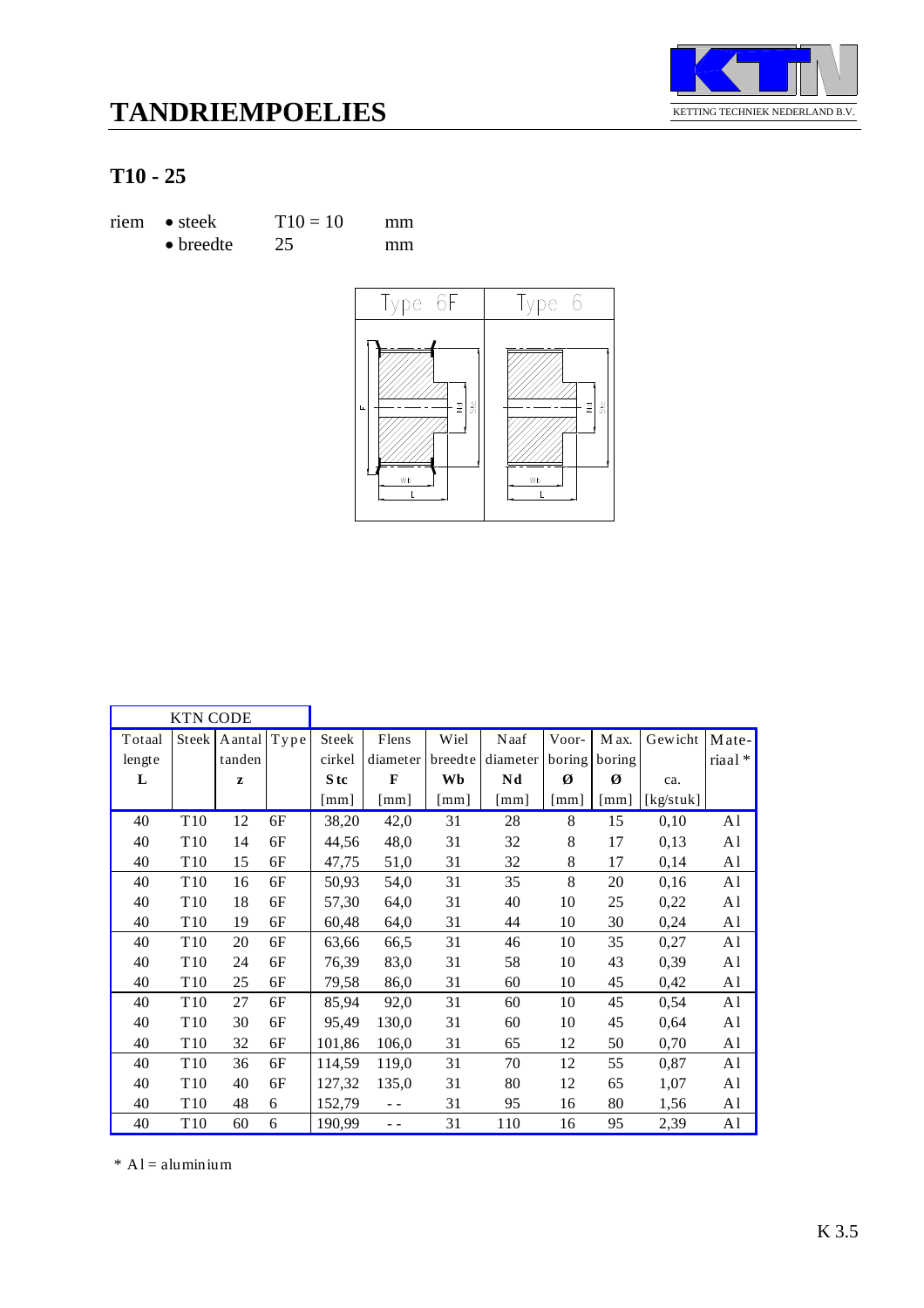



| riem • steek      | $T10 = 10$ | mm |
|-------------------|------------|----|
| $\bullet$ breedte | 32         | mm |



|        | <b>KTN CODE</b> |             |    |                           |                      |                      |          |        |                    |           |                |
|--------|-----------------|-------------|----|---------------------------|----------------------|----------------------|----------|--------|--------------------|-----------|----------------|
| Totaal | Steek           | Aantal Type |    | Steek                     | Flens                | Wiel                 | Naaf     | Voor-  | M ax.              | Gewicht   | Mate-          |
| lengte |                 | tanden      |    | cirkel                    | diameter             | breedte              | diameter | boring | boring             |           | $riaal*$       |
| L      |                 | z           |    | S tc                      | F                    | Wb                   | Nd       | Ø      | Ø                  | ca.       |                |
|        |                 |             |    | $\lceil \text{mm} \rceil$ | $\lceil$ mm $\rceil$ | $\lceil$ mm $\rceil$ | [mm]     | [mm]   | $\lceil mm \rceil$ | [kg/stuk] |                |
| 47     | T <sub>10</sub> | 18          | 6F | 57,30                     | 64,0                 | 38                   | 40       | 12     | 25                 | 0,25      | A1             |
| 47     | T <sub>10</sub> | 19          | 6F | 60,48                     | 64,0                 | 38                   | 44       | 12     | 30                 | 0,29      | A1             |
| 47     | T <sub>10</sub> | 20          | 6F | 63,66                     | 66,5                 | 38                   | 46       | 12     | 35                 | 0,32      | A <sub>1</sub> |
| 47     | T <sub>10</sub> | 24          | 6F | 76,39                     | 83,0                 | 38                   | 58       | 12     | 43                 | 0,48      | A1             |
| 47     | T <sub>10</sub> | 25          | 6F | 79,58                     | 86,0                 | 38                   | 60       | 12     | 45                 | 0.53      | A1             |
| 47     | T <sub>10</sub> | 27          | 6F | 85,94                     | 92,0                 | 38                   | 60       | 12     | 45                 | 0.60      | A1             |
| 47     | T <sub>10</sub> | 30          | 6F | 95,49                     | 103,0                | 38                   | 60       | 12     | 45                 | 0,74      | A1             |
| 47     | T <sub>10</sub> | 32          | 6F | 101,86                    | 106.0                | 38                   | 65       | 12     | 50                 | 0,84      | A1             |
| 47     | T <sub>10</sub> | 36          | 6F | 114,59                    | 119,0                | 38                   | 70       | 16     | 55                 | 1,06      | A <sub>1</sub> |
| 47     | T <sub>10</sub> | 40          | 6F | 127,32                    | 135,0                | 38                   | 80       | 16     | 65                 | 1,32      | A1             |
| 47     | T <sub>10</sub> | 48          | 6  | 152,79                    |                      | 38                   | 95       | 16     | 80                 | 1,91      | A1             |
| 47     | T <sub>10</sub> | 60          | 6  | 190,99                    |                      | 38                   | 110      | 16     | 95                 | 3,00      | A1             |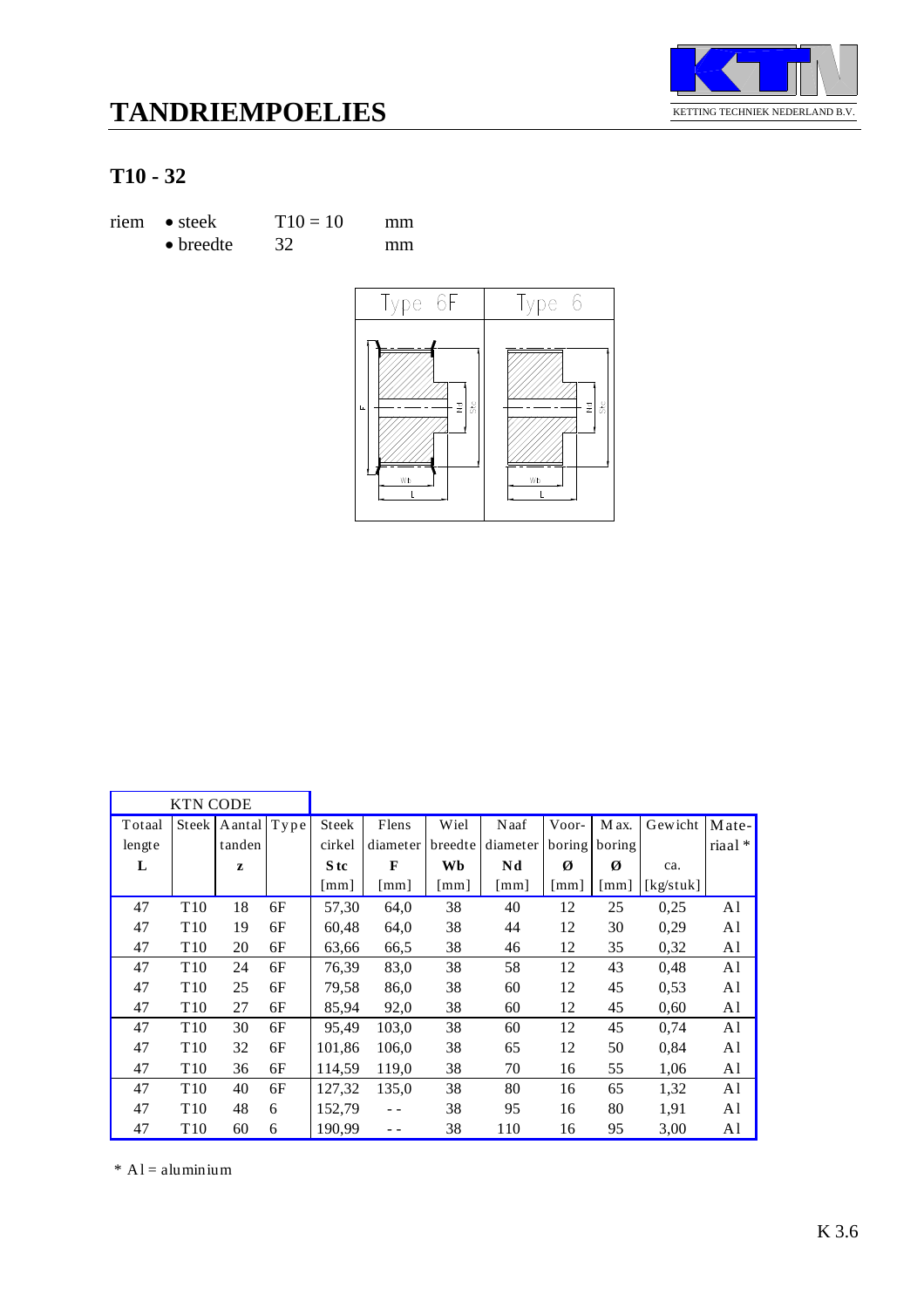



| riem • steek      | $T10 = 10$ | mm |
|-------------------|------------|----|
| $\bullet$ breedte | 50         | mm |



|        | <b>KTN CODE</b> |             |    |        |                      |                      |          |                    |                    |           |        |
|--------|-----------------|-------------|----|--------|----------------------|----------------------|----------|--------------------|--------------------|-----------|--------|
| Totaal | Steek           | Aantal Type |    | Steek  | Flens                | Wiel                 | Naaf     | Voor-              | M ax.              | Gewicht   | Mate-  |
| lengte |                 | tanden      |    | cirkel | diameter             | breedte              | diameter | boring             | boring             |           | riaal* |
| L      |                 | z           |    | S tc   | $\mathbf{F}$         | Wb                   | Nd       | Ø                  | Ø                  | ca.       |        |
|        |                 |             |    | [mm]   | $\lceil$ mm $\rceil$ | $\lceil$ mm $\rceil$ | [mm]     | $\lceil mm \rceil$ | $\lceil mm \rceil$ | [kg/stuk] |        |
| 66     | T <sub>10</sub> | 18          | 6F | 57,30  | 64,0                 | 56,5                 | 40       | 12                 | 25                 | 0,42      | A1     |
| 66     | T <sub>10</sub> | 19          | 6F | 60,48  | 64,0                 | 56,5                 | 44       | 12                 | 30                 | 0,47      | A1     |
| 66     | T <sub>10</sub> | 20          | 6F | 63,66  | 66,5                 | 56,5                 | 46       | 12                 | 35                 | 0,52      | A1     |
| 66     | T <sub>10</sub> | 24          | 6F | 76,39  | 83,0                 | 56,5                 | 58       | 12                 | 43                 | 0,74      | A1     |
| 66     | T <sub>10</sub> | 25          | 6F | 79,58  | 86,0                 | 56,5                 | 60       | 12                 | 45                 | 0,77      | A1     |
| 66     | T <sub>10</sub> | 27          | 6F | 85,94  | 92,0                 | 56,5                 | 60       | 12                 | 45                 | 0,95      | A1     |
| 66     | T <sub>10</sub> | 30          | 6F | 95,49  | 103,0                | 56,5                 | 60       | 12                 | 45                 | 1,17      | A1     |
| 66     | T <sub>10</sub> | 32          | 6F | 101,86 | 106.0                | 56,5                 | 65       | 12                 | 50                 | 1,30      | A1     |
| 66     | T <sub>10</sub> | 36          | 6F | 114,59 | 119,0                | 56,5                 | 70       | 16                 | 55                 | 1,64      | A1     |
| 66     | T <sub>10</sub> | 40          | 6F | 127,32 | 135,0                | 56,5                 | 80       | 16                 | 65                 | 2,00      | A1     |
| 66     | T <sub>10</sub> | 48          | 6  | 152,79 | $\sim$ $\sim$        | 56,5                 | 95       | 16                 | 80                 | 2,83      | A1     |
| 66     | T <sub>10</sub> | 60          | 6  | 190,99 |                      | 56,5                 | 110      | 16                 | 95                 | 4,37      | A1     |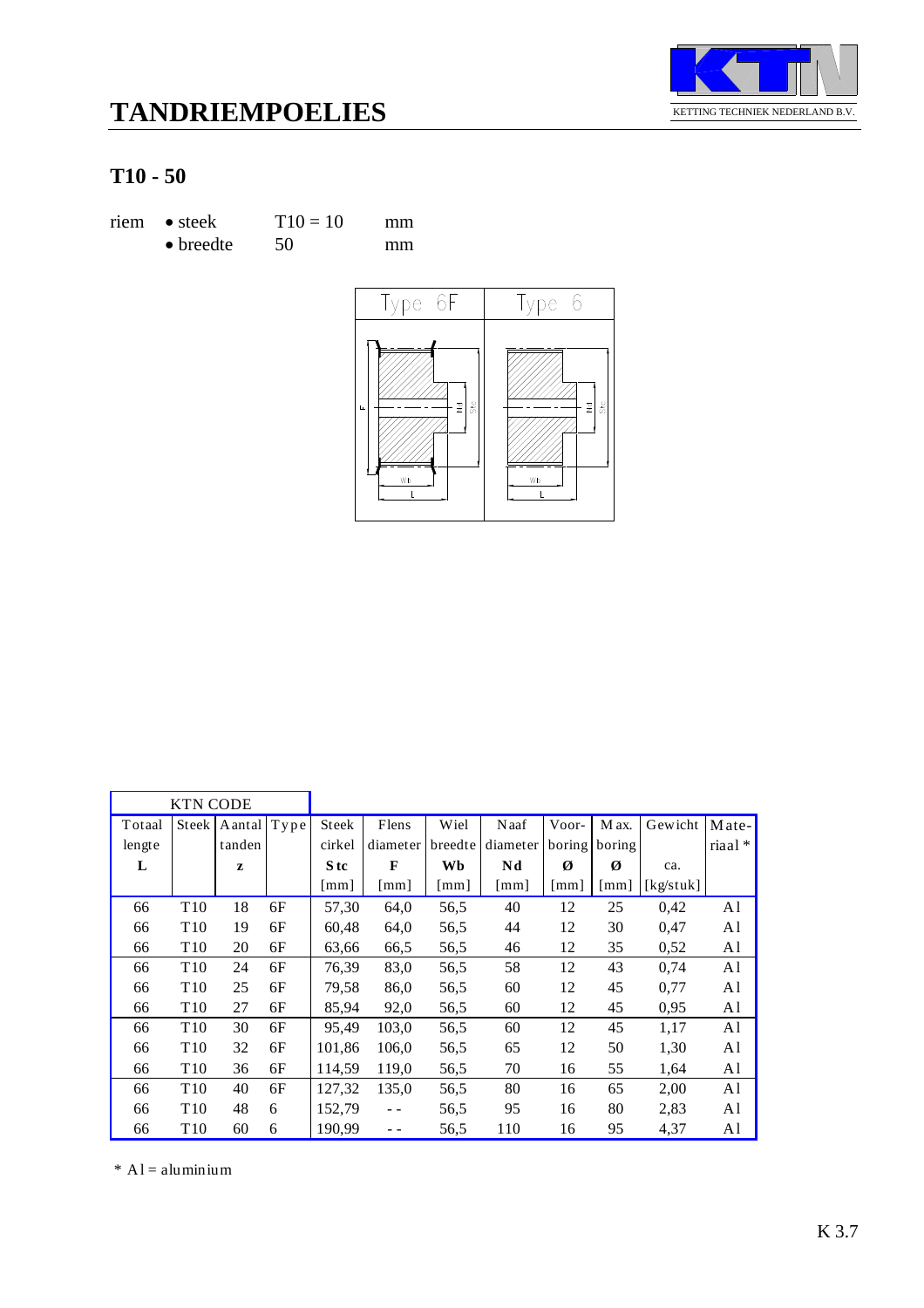



# **AT5 - 10**

| riem • steek      | $AT5 = 5$ | mm |
|-------------------|-----------|----|
| $\bullet$ breedte | 10        | mm |



|        | <b>KTN CODE</b> |        |      |                 |                      |                           |                      |                      |        |           |                |
|--------|-----------------|--------|------|-----------------|----------------------|---------------------------|----------------------|----------------------|--------|-----------|----------------|
| Totaal | Steek           | Aantal | Type | Steek           | Flens                | Wiel                      | Naaf                 | Voor-                | M ax.  | Gewicht   | Mate-          |
| lengte |                 | tanden |      | cirkel          | diameter             | breedte                   | diameter             | boring               | boring |           | riaal*         |
| L      |                 | z      |      | S <sub>tc</sub> | $\mathbf{F}$         | Wb                        | Nd                   | Ø                    | Ø      | ca.       |                |
|        |                 |        |      | [mm]            | $\lceil$ mm $\rceil$ | $\lceil \text{mm} \rceil$ | $\lceil$ mm $\rceil$ | $\lceil$ mm $\rceil$ | [mm]   | [kg/stuk] |                |
| 21     | AT5             | 10     | 6F   | 15,92           | 23                   | 14,8                      | 9,5                  | $\overline{4}$       | 5      | 0,012     | A <sub>1</sub> |
| 21     | AT5             | 12     | 6F   | 19,10           | 25                   | 14,8                      | 12                   | 4                    | 8      | 0,016     | A <sub>1</sub> |
| 21     | AT5             | 14     | 6F   | 22,28           | 28                   | 14,8                      | 14                   | 6                    | 10     | 0,019     | A <sub>1</sub> |
| 21     | AT5             | 15     | 6F   | 23,87           | 32                   | 14,8                      | 14                   | 6                    | 10     | 0,021     | A <sub>1</sub> |
| 21     | AT5             | 16     | 6F   | 25,46           | 32                   | 14,8                      | 16                   | 6                    | 11     | 0,025     | A <sub>1</sub> |
| 21     | AT5             | 18     | 6F   | 28,65           | 35                   | 14,8                      | 18                   | 6                    | 12     | 0,031     | A <sub>1</sub> |
| 21     | AT5             | 19     | 6F   | 30,24           | 36                   | 14,8                      | 20                   | 6                    | 14     | 0,036     | A <sub>1</sub> |
| 21     | AT5             | 20     | 6F   | 31,83           | 38                   | 14,8                      | 20                   | 6                    | 14     | 0,038     | A <sub>1</sub> |
| 21     | AT5             | 24     | 6F   | 38,20           | 44                   | 14,8                      | 24                   | 6                    | 17     | 0,054     | A <sub>1</sub> |
| 21     | AT5             | 25     | 6F   | 39,79           | 45                   | 14,8                      | 26                   | 6                    | 18     | 0,058     | A <sub>1</sub> |
| 21     | AT5             | 27     | 6F   | 42,97           | 48                   | 14,8                      | 30                   | 8                    | 20     | 0,064     | A <sub>1</sub> |
| 21     | AT5             | 30     | 6F   | 47,75           | 53                   | 14,8                      | 34                   | 8                    | 20     | 0,075     | A <sub>1</sub> |
| 21     | AT5             | 32     | 6F   | 50,93           | 57                   | 14,8                      | 38                   | 8                    | 25     | 0,088     | A <sub>1</sub> |
| 21     | AT5             | 36     | 6F   | 57,30           | 62                   | 14,8                      | 38                   | 8                    | 25     | 0,114     | A <sub>1</sub> |
| 21     | AT5             | 40     | 6F   | 63,66           | 71                   | 14,8                      | 40                   | 8                    | 25     | 0,138     | A <sub>1</sub> |
| 21     | AT5             | 48     | 6    | 76,39           | - -                  | 14,8                      | 50                   | 8                    | 35     | 0,200     | A <sub>1</sub> |
| 21     | AT5             | 60     | 6    | 95,49           | - -                  | 14,8                      | 65                   | 8                    | 50     | 0,307     | A <sub>1</sub> |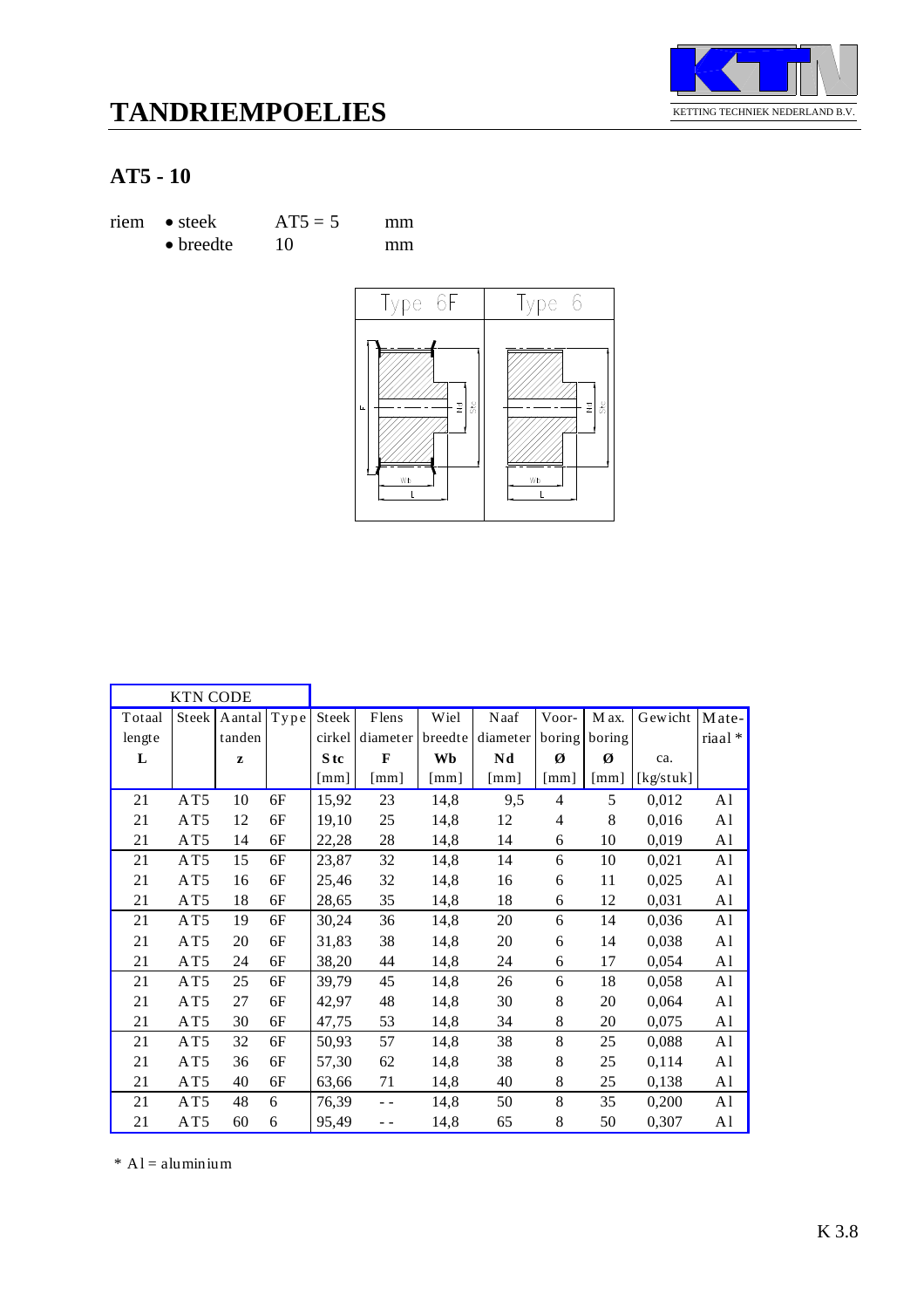



## **AT5 - 16**

| riem • steek      | $AT5 = 5$ | mm |
|-------------------|-----------|----|
| $\bullet$ breedte | 16        | mm |



|        | <b>KTN CODE</b> |              |      |                      |              |                      |          |                      |                      |           |                |
|--------|-----------------|--------------|------|----------------------|--------------|----------------------|----------|----------------------|----------------------|-----------|----------------|
| Totaal | Steek           | Aantal       | Type | Steek                | Flens        | Wiel                 | Naaf     | Voor-                | M ax.                | Gewicht   | Mate-          |
| lengte |                 | tanden       |      | cirkel               | diameter     | breedte              | diameter | boring               | boring               |           | riaal*         |
| L      |                 | $\mathbf{z}$ |      | S tc                 | F            | Wb                   | Nd       | Ø                    | Ø                    | ca.       |                |
|        |                 |              |      | $\lceil$ mm $\rceil$ | $\lceil$ mm] | $\lceil$ mm $\rceil$ | [mm]     | $\lceil$ mm $\rceil$ | $\lceil$ mm $\rceil$ | [kg/stuk] |                |
| 27     | AT5             | 10           | 6F   | 15,92                | 23           | 20,8                 | 9,5      | $**$                 | 5                    | 0,016     | A1             |
| 27     | AT5             | 12           | 6F   | 19,10                | 25           | 20,8                 | 12       | $**$                 | 8                    | 0,022     | A <sub>1</sub> |
| 27     | AT5             | 14           | 6F   | 22,28                | 28           | 20,8                 | 14       | 6                    | 10                   | 0,026     | A <sub>1</sub> |
| 27     | AT5             | 15           | 6F   | 23,87                | 32           | 20,8                 | 14       | 6                    | 10                   | 0,029     | A1             |
| 27     | AT5             | 16           | 6F   | 25,46                | 32           | 20,8                 | 16       | 6                    | 11                   | 0,035     | A <sub>1</sub> |
| 27     | AT5             | 18           | 6F   | 28,65                | 35           | 20,8                 | 18       | 6                    | 12                   | 0,043     | A <sub>1</sub> |
| 27     | AT5             | 19           | 6F   | 30,24                | 36           | 20,8                 | 20       | 6                    | 14                   | 0,049     | A <sub>1</sub> |
| 27     | AT5             | 20           | 6F   | 31,83                | 38           | 20,8                 | 20       | 6                    | 14                   | 0,053     | A <sub>1</sub> |
| 27     | AT5             | 24           | 6F   | 38,20                | 44           | 20,8                 | 24       | 6                    | 17                   | 0,076     | A <sub>1</sub> |
| 27     | AT5             | 25           | 6F   | 39,79                | 45           | 20,8                 | 26       | 6                    | 18                   | 0,081     | A1             |
| 27     | AT5             | 27           | 6F   | 42,97                | 48           | 20,8                 | 30       | 8                    | 20                   | 0,090     | A <sub>1</sub> |
| 27     | AT5             | 30           | 6F   | 47,75                | 53           | 20,8                 | 34       | 8                    | 20                   | 0,105     | A <sub>1</sub> |
| 27     | AT5             | 32           | 6F   | 50,93                | 57           | 20,8                 | 38       | 8                    | 25                   | 0,123     | A1             |
| 27     | AT5             | 36           | 6F   | 57,30                | 62           | 20,8                 | 38       | 8                    | 25                   | 0,160     | A <sub>1</sub> |
| 27     | AT5             | 40           | 6F   | 63,66                | 71           | 20,8                 | 40       | 8                    | 25                   | 0,193     | A <sub>1</sub> |
| 27     | AT5             | 48           | 6    | 76,39                | $-$          | 20,8                 | 50       | 8                    | 35                   | 0,280     | A <sub>1</sub> |
| 27     | AT5             | 60           | 6    | 95,49                | - -          | 20,8                 | 65       | 8                    | 50                   | 0,430     | A <sub>1</sub> |

 $*$  A l = aluminium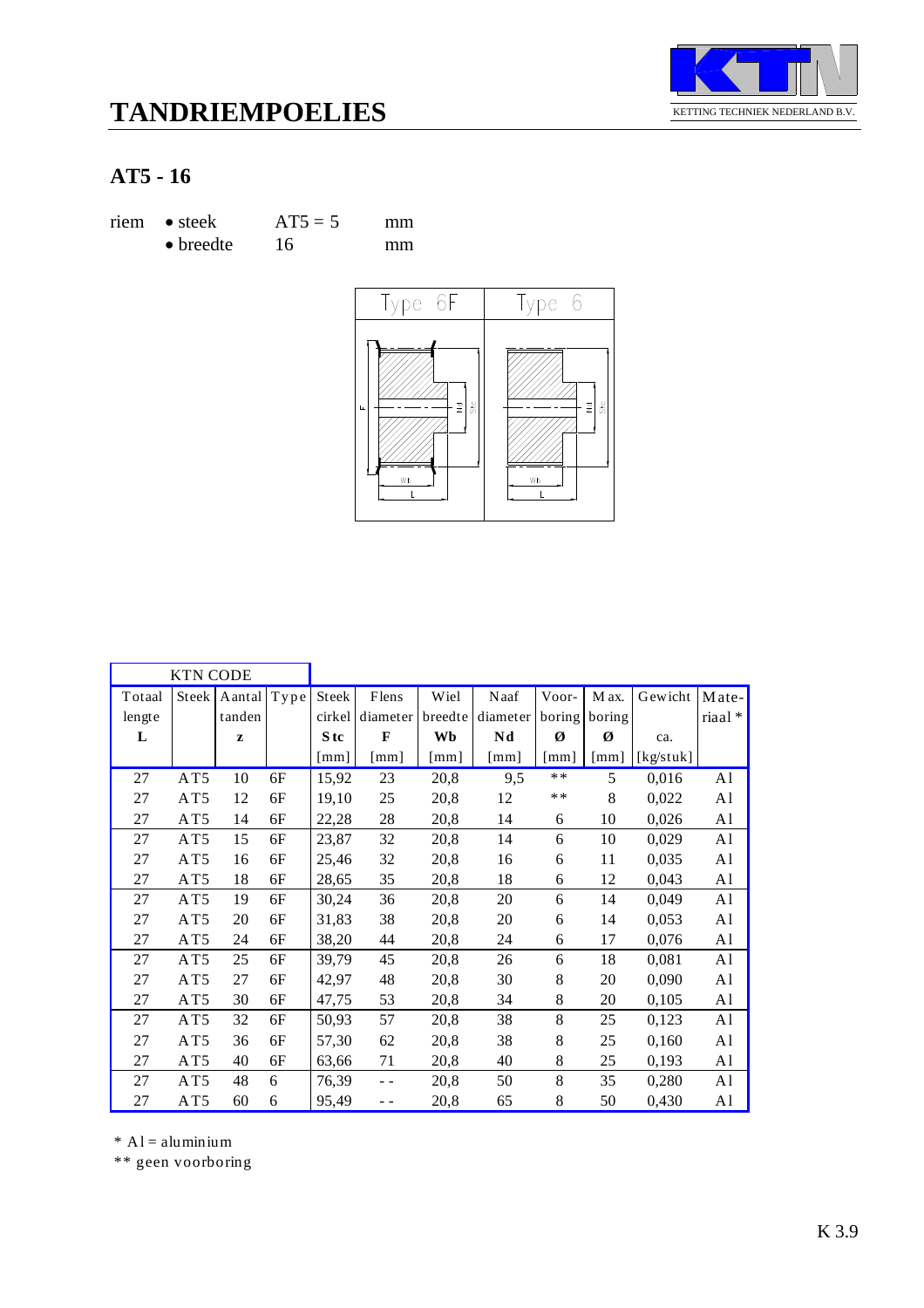



## **AT5 - 25**

| riem • steek      | $AT5 = 5$ | mm |
|-------------------|-----------|----|
| $\bullet$ breedte | 25        | mm |



|                  | <b>KTN CODE</b> |                  |      |                 |                      |                 |                      |                    |                           |           |                  |
|------------------|-----------------|------------------|------|-----------------|----------------------|-----------------|----------------------|--------------------|---------------------------|-----------|------------------|
| Totaal<br>lengte | Steek           | Aantal<br>tanden | Type | Steek<br>cirkel | Flens<br>diameter    | Wiel<br>breedte | Naaf<br>diameter     | Voor-<br>boring    | M ax.<br>boring           | Gewicht   | Mate-<br>riaal * |
| L                |                 | z                |      | S tc            | $\mathbf{F}$         | Wb              | Nd                   | Ø                  | Ø                         | ca.       |                  |
|                  |                 |                  |      | [mm]            | $\lceil$ mm $\rceil$ | [mm]            | $\lceil$ mm $\rceil$ | $\lceil mm \rceil$ | $\lceil \text{mm} \rceil$ | [kg/stuk] |                  |
| 36               | AT5             | 10               | 6F   | 15,92           | 23                   | 29,8            | 9,5                  | $**$               | 6                         | 0,023     | A1               |
| 36               | AT5             | 12               | 6F   | 19,10           | 25                   | 29,8            | 12                   | $**$               | 8                         | 0,031     | A <sub>1</sub>   |
| 36               | AT5             | 14               | 6F   | 22,28           | 28                   | 29,8            | 14                   | **                 | 10                        | 0,037     | A1               |
| 36               | AT5             | 15               | 6F   | 23,87           | 32                   | 29,8            | 14                   | $**$               | 10                        | 0,041     | A1               |
| 36               | AT5             | 16               | 6F   | 25,46           | 32                   | 29,8            | 16                   | $**$               | 11                        | 0,050     | A <sub>1</sub>   |
| 36               | AT5             | 18               | 6F   | 28,65           | 35                   | 29,8            | 18                   | **                 | 12                        | 0,061     | A <sub>1</sub>   |
| 36               | AT5             | 19               | 6F   | 30,24           | 36                   | 29,8            | 20                   | $**$               | 14                        | 0,070     | A1               |
| 36               | AT5             | 20               | 6F   | 31,83           | 38                   | 29,8            | 20                   | $**$               | 14                        | 0,076     | A <sub>1</sub>   |
| 36               | AT5             | 24               | 6F   | 38,20           | 44                   | 29,8            | 24                   | 8                  | 17                        | 0,109     | A <sub>1</sub>   |
| 36               | AT5             | 25               | 6F   | 39,79           | 45                   | 29,8            | 26                   | 8                  | 18                        | 0,116     | A1               |
| 36               | AT5             | 27               | 6F   | 42,97           | 48                   | 29,8            | 30                   | 8                  | 20                        | 0,128     | A <sub>1</sub>   |
| 36               | AT5             | 30               | 6F   | 47,75           | 53                   | 29,8            | 34                   | 8                  | 20                        | 0,150     | A <sub>1</sub>   |
| 36               | AT5             | 32               | 6F   | 50,93           | 57                   | 29,8            | 38                   | 8                  | 25                        | 0,176     | A <sub>1</sub>   |
| 36               | AT5             | 36               | 6F   | 57,30           | 62                   | 29,8            | 38                   | 8                  | 25                        | 0,230     | A1               |
| 36               | AT5             | 40               | 6F   | 63,66           | 71                   | 29,8            | 40                   | 8                  | 25                        | 0,276     | A <sub>1</sub>   |
| 36               | AT5             | 48               | 6    | 76,39           |                      | 29,8            | 50                   | 8                  | 35                        | 0,400     | A <sub>1</sub>   |
| 36               | AT5             | 60               | 6    | 95,49           | - -                  | 29,8            | 65                   | 8                  | 50                        | 0,614     | A <sub>1</sub>   |

 $*$  A l = aluminium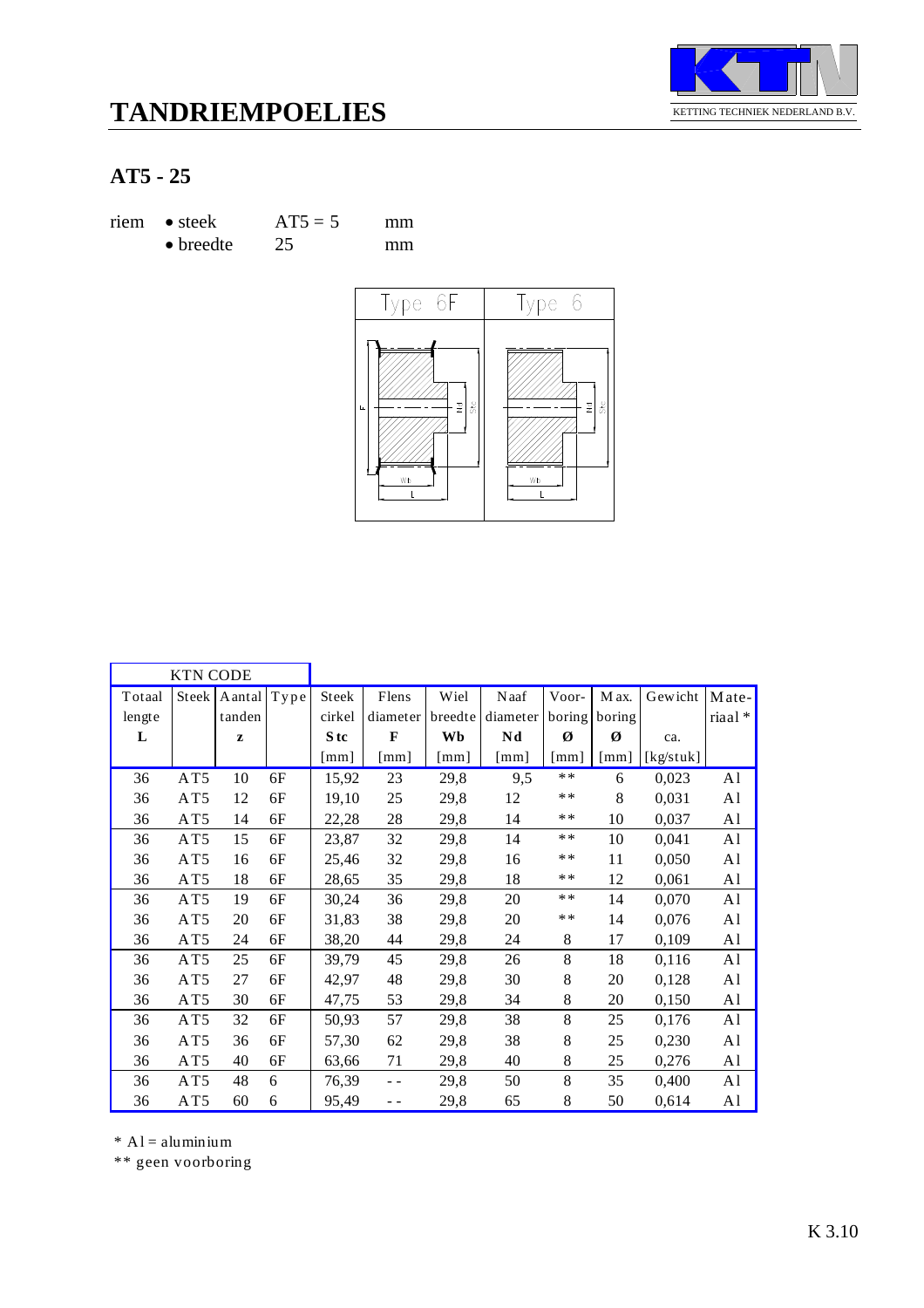



| riem • steek      | $AT10 = 10$ | mm |
|-------------------|-------------|----|
| $\bullet$ breedte | 16          | mm |



|        | <b>KTN CODE</b> |        |      |        |               |                      |                      |        |        |           |                |
|--------|-----------------|--------|------|--------|---------------|----------------------|----------------------|--------|--------|-----------|----------------|
| Totaal | Steek           | Aantal | Type | Steek  | Flens         | Wiel                 | Naaf                 | Voor-  | M ax.  | Gewicht   | Mate-          |
| lengte |                 | tanden |      | cirkel | diameter      | breedte              | diameter             | boring | boring |           | riaal*         |
| L      |                 | z      |      | S tc   | F             | Wb                   | Nd                   | Ø      | Ø      | ca.       |                |
|        |                 |        |      | [mm]   | [mm]          | $\lceil$ mm $\rceil$ | $\lceil$ mm $\rceil$ | [mm]   | [mm]   | [kg/stuk] |                |
| 31     | AT10            | 12     | 6F   | 38,20  | 42,0          | 22,5                 | 28                   | 8      | 15     | 0,07      | A1             |
| 31     | AT10            | 14     | 6F   | 44,56  | 48,0          | 22,5                 | 32                   | 8      | 17     | 0,10      | A <sub>1</sub> |
| 31     | AT10            | 15     | 6F   | 47,75  | 51,0          | 22,5                 | 32                   | 8      | 17     | 0,12      | A <sub>1</sub> |
| 31     | AT10            | 16     | 6F   | 50,93  | 54,0          | 22,5                 | 35                   | 8      | 20     | 0,13      | A1             |
| 31     | AT10            | 18     | 6F   | 57,30  | 64,0          | 22,5                 | 40                   | 10     | 25     | 0,17      | A <sub>1</sub> |
| 31     | AT10            | 19     | 6F   | 60,48  | 64,0          | 22,5                 | 44                   | 10     | 30     | 0,18      | A <sub>1</sub> |
| 31     | AT10            | 20     | 6F   | 63,66  | 66,5          | 22,5                 | 46                   | 10     | 35     | 0,21      | A <sub>1</sub> |
| 31     | AT10            | 24     | 6F   | 76,39  | 83,0          | 22,5                 | 58                   | 10     | 43     | 0,29      | A1             |
| 31     | AT10            | 25     | 6F   | 79,58  | 86,0          | 22,5                 | 60                   | 10     | 45     | 0,31      | A <sub>1</sub> |
| 31     | AT10            | 27     | 6F   | 85,94  | 92,0          | 22,5                 | 60                   | 10     | 45     | 0,36      | A1             |
| 31     | AT10            | 30     | 6F   | 95,49  | 103,0         | 22,5                 | 60                   | 10     | 45     | 0,44      | A1             |
| 31     | AT10            | 32     | 6F   | 101,86 | 106,0         | 22,5                 | 65                   | 12     | 50     | 0,49      | A <sub>1</sub> |
| 31     | AT10            | 36     | 6F   | 114,59 | 119,0         | 22,5                 | 70                   | 12     | 55     | 0,62      | A <sub>1</sub> |
| 31     | AT10            | 40     | 6F   | 127,32 | 135,0         | 22,5                 | 80                   | 12     | 65     | 0,77      | A <sub>1</sub> |
| 31     | AT10            | 48     | 6    | 152,79 |               | 22,5                 | 95                   | 16     | 80     | 1,09      | A1             |
| 31     | AT10            | 60     | 6    | 190,99 | $\sim$ $\sim$ | 22,5                 | 110                  | 16     | 95     | 1,70      | A <sub>1</sub> |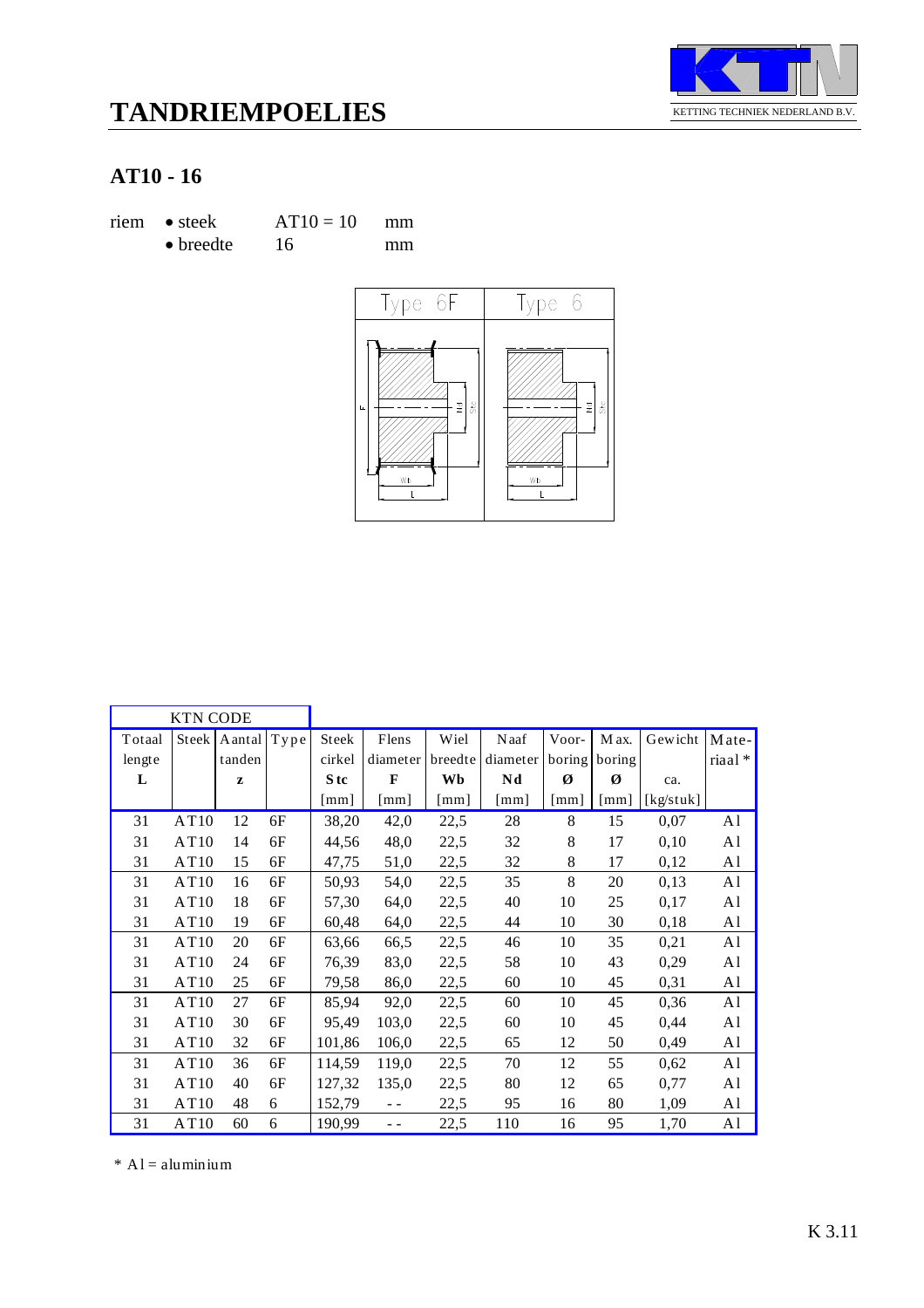



| riem • steek      | $AT10 = 10$ | mm |
|-------------------|-------------|----|
| $\bullet$ breedte | 25          | mm |



|        | <b>KTN CODE</b> |             |    |                      |              |         |          |                    |                    |           |                |
|--------|-----------------|-------------|----|----------------------|--------------|---------|----------|--------------------|--------------------|-----------|----------------|
| Totaal | Steek           | Aantal Type |    | Steek                | Flens        | Wiel    | Naaf     | Voor-              | M ax.              | Gewicht   | $Mate-$        |
| lengte |                 | tanden      |    | cirkel               | diameter     | breedte | diameter | boring             | boring             |           | riaal *        |
| L      |                 | z           |    | S tc                 | $\mathbf{F}$ | Wb      | Nd       | Ø                  | Ø                  | ca.       |                |
|        |                 |             |    | $\lceil$ mm $\rceil$ | $\lceil$ mm] | [mm]    | [mm]     | $\lceil mm \rceil$ | $\lceil mm \rceil$ | [kg/stuk] |                |
| 40     | AT10            | 12          | 6F | 38,20                | 42,0         | 31      | 28       | 8                  | 15                 | 0,10      | A1             |
| 40     | AT10            | 14          | 6F | 44,56                | 48,0         | 31      | 32       | 8                  | 17                 | 0,13      | A1             |
| 40     | AT10            | 15          | 6F | 47,75                | 51,0         | 31      | 32       | 8                  | 17                 | 0,14      | A <sub>1</sub> |
| 40     | AT10            | 16          | 6F | 50,93                | 54,0         | 31      | 35       | 8                  | 20                 | 0,16      | A1             |
| 40     | AT10            | 18          | 6F | 57,30                | 64,0         | 31      | 40       | 10                 | 25                 | 0,22      | A <sub>1</sub> |
| 40     | AT10            | 19          | 6F | 60,48                | 64,0         | 31      | 44       | 10                 | 30                 | 0,24      | A <sub>1</sub> |
| 40     | AT10            | 20          | 6F | 63,66                | 66,5         | 31      | 46       | 10                 | 35                 | 0,27      | A1             |
| 40     | AT10            | 24          | 6F | 76,39                | 83,0         | 31      | 58       | 10                 | 43                 | 0,39      | A <sub>1</sub> |
| 40     | AT10            | 25          | 6F | 79,58                | 86,0         | 31      | 60       | 10                 | 45                 | 0,42      | A1             |
| 40     | AT10            | 27          | 6F | 85,94                | 92,0         | 31      | 60       | 10                 | 45                 | 0,54      | A <sub>1</sub> |
| 40     | AT10            | 30          | 6F | 95,49                | 130,0        | 31      | 60       | 10                 | 45                 | 0.64      | A <sub>1</sub> |
| 40     | AT10            | 32          | 6F | 101,86               | 106,0        | 31      | 65       | 12                 | 50                 | 0,70      | A1             |
| 40     | AT10            | 36          | 6F | 114,59               | 119,0        | 31      | 70       | 12                 | 55                 | 0,87      | A1             |
| 40     | AT10            | 40          | 6F | 127,32               | 135,0        | 31      | 80       | 12                 | 65                 | 1,07      | A1             |
| 40     | AT10            | 48          | 6  | 152,79               |              | 31      | 95       | 16                 | 80                 | 1,56      | A1             |
| 40     | AT10            | 60          | 6  | 190,99               | - -          | 31      | 110      | 16                 | 95                 | 2,39      | A1             |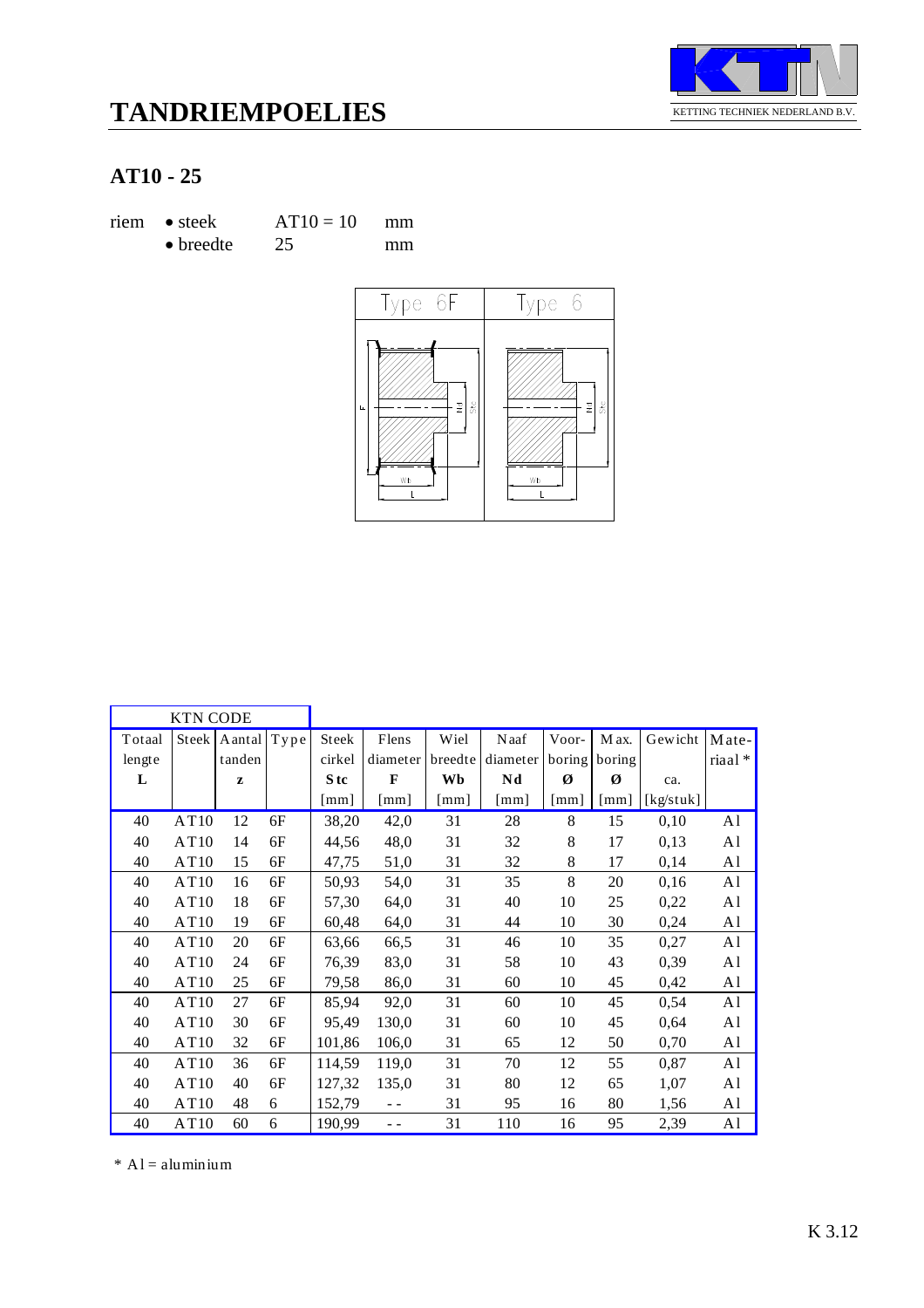



| riem • steek      | $AT10 = 10$ | mm |  |
|-------------------|-------------|----|--|
| $\bullet$ breedte | 32          | mm |  |



|        | <b>KTN CODE</b> |             |    |                      |                           |         |                      |        |                    |           |                |
|--------|-----------------|-------------|----|----------------------|---------------------------|---------|----------------------|--------|--------------------|-----------|----------------|
| Totaal | Steek           | Aantal Type |    | Steek                | Flens                     | Wiel    | Naaf                 | Voor-  | M ax.              | Gewicht   | Mate-          |
| lengte |                 | tanden      |    | cirkel               | diameter                  | breedte | diameter             | boring | boring             |           | riaal*         |
| L      |                 | Z           |    | S tc                 | F                         | Wb      | Nd                   | Ø      | Ø                  | ca.       |                |
|        |                 |             |    | $\lceil$ mm $\rceil$ | $\lceil \text{mm} \rceil$ | [mm]    | $\lceil$ mm $\rceil$ | [mm]   | $\lceil mm \rceil$ | [kg/stuk] |                |
| 47     | AT10            | 18          | 6F | 57,30                | 64,0                      | 38      | 40                   | 12     | 25                 | 0,25      | A1             |
| 47     | AT10            | 19          | 6F | 60,48                | 64,0                      | 38      | 44                   | 12     | 30                 | 0.29      | A1             |
| 47     | AT10            | 20          | 6F | 63,66                | 66,5                      | 38      | 46                   | 12     | 35                 | 0,32      | A1             |
| 47     | AT10            | 24          | 6F | 76,39                | 83,0                      | 38      | 58                   | 12     | 43                 | 0,48      | A1             |
| 47     | AT10            | 25          | 6F | 79,58                | 86,0                      | 38      | 60                   | 12     | 45                 | 0,53      | A <sub>1</sub> |
| 47     | AT10            | 27          | 6F | 85,94                | 92,0                      | 38      | 60                   | 12     | 45                 | 0.60      | A1             |
| 47     | AT10            | 30          | 6F | 95,49                | 103,0                     | 38      | 60                   | 12     | 45                 | 0,74      | A1             |
| 47     | AT10            | 32          | 6F | 101,86               | 106,0                     | 38      | 65                   | 12     | 50                 | 0,84      | A1             |
| 47     | AT10            | 36          | 6F | 114,59               | 119,0                     | 38      | 70                   | 16     | 55                 | 1,06      | A1             |
| 47     | AT10            | 40          | 6F | 127,32               | 135,0                     | 38      | 80                   | 16     | 65                 | 1,32      | A1             |
| 47     | AT10            | 48          | 6  | 152,79               |                           | 38      | 95                   | 16     | 80                 | 1,91      | A1             |
| 47     | AT10            | 60          | 6  | 190,99               |                           | 38      | 110                  | 16     | 95                 | 3,00      | A1             |